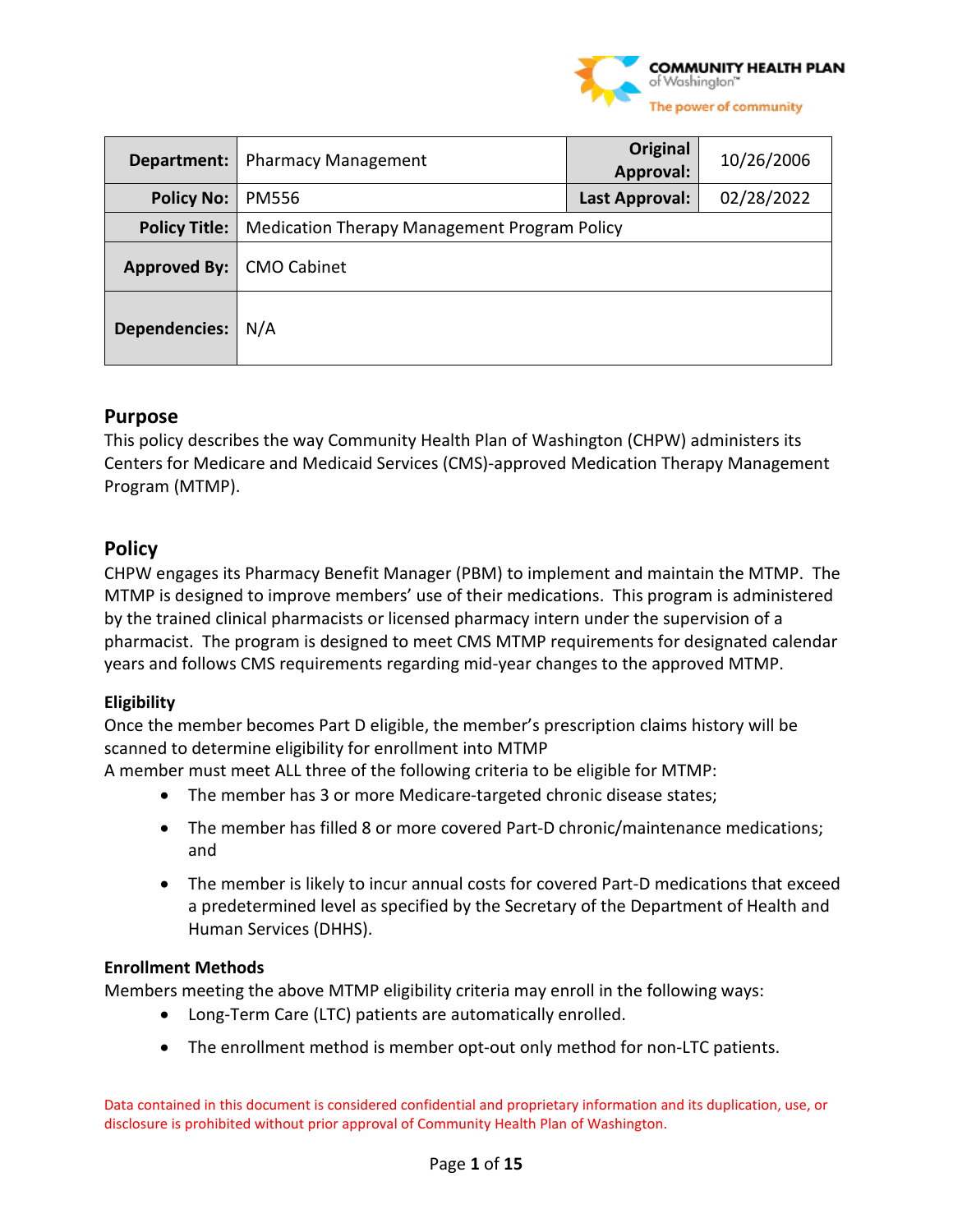

For any enrollment method, a member, their authorized representative, or their physician may request at any time that the member's participation in the program be discontinued.

### **Program Structure**

The MTMP is managed and maintained by the PBM. All clinical MTMP enhancements or changes are reviewed by an external, independent group of licensed and practicing pharmacists and physicians with expertise in the relevant field of review and/or the elderly. A member who meets the MTMP criteria as described above will be automatically enrolled in the program and sent a letter explaining the program. This letter invites the member to participate in a free one-on-one consultation session with a pharmacist or licensed pharmacy intern [i.e. Comprehensive Medication Review (CMR)] and gives them the opportunity to opt out if desired. Members can request the CMR or opt out by returning an enclosed form or calling a toll-free number provided in the letter. During the CMR, the pharmacist and/or intern will:

- conduct a comprehensive discussion of all medications (including over-the-counter medications) with the member;
- discuss about disease specific issues and answer any questions the member may have;
- identify/discuss potential and actual medication related problems and suggest targeted action plans to address each of the problems

After the CMR, the member will be mailed a completed Personal Medication Record (PMR) and Medication Action Plan (MAP) in the CMS standardized format (CMS-10396).

The PBM pharmacist who performs the CMR communicates medication related issues identified during the CMR with the member's physician via phone to discuss the issues. The PBM pharmacist also sends a letter to the physician to explain the program and provides a report of the CMR (the member's PMR and MAP).

Irrespective of participation and completion of a CMR, the PBM pharmacists perform Targeted Medication Reviews (TMRs) for all MTM-qualified non-LTC and LTC members on a quarterly basis. Prescriber outreach is also made via fax or phone based on information derived from the TMRs. Also, PBM pharmacists contact the members by letters or telephone calls depending on the specific TMR alert.

The member will not be disenrolled from the MTMP if they no longer meet all the eligibility criteria and will remain in the MTMP for the remainder of the calendar year.

Follow-up consultations with the PBM pharmacist are scheduled as needed based on each interaction.

Data contained in this document is considered confidential and proprietary information and its duplication, use, or disclosure is prohibited without prior approval of Community Health Plan of Washington.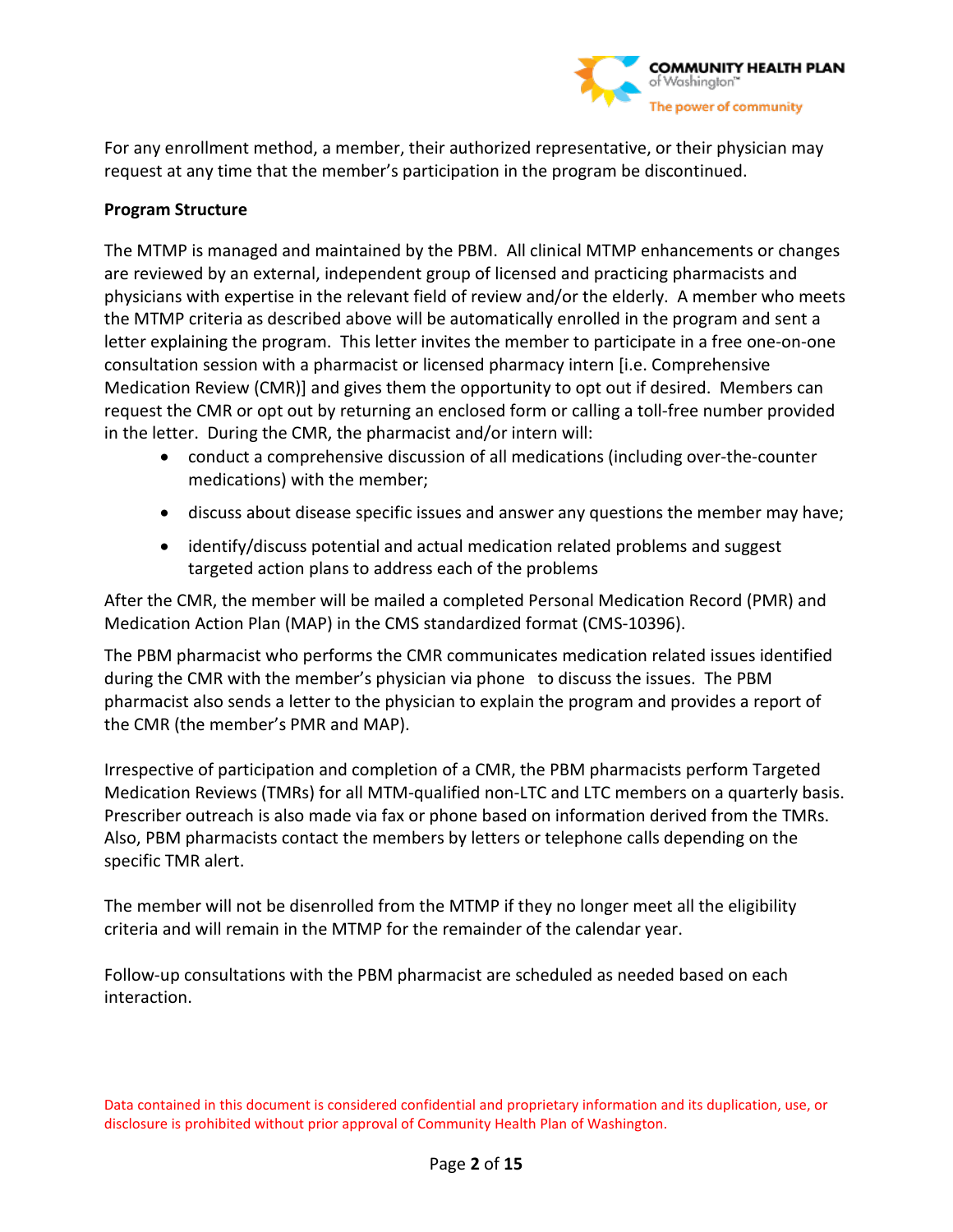

CHPW has the ability to complete CMRs and TMRs utilizing the PBMs MTM interface. This is referred to as a "hybrid" platform. The CHPW clinical pharmacist utilizes the PBM's proprietary MTM software in a manner that is compliant with CMS, as well as the PBM's internal policies.

### **Program Oversight and Evaluation**

CHPW routinely reviews MTMP report provided by the PBM to ensure the MTMP meets CMS regulatory requirements.

CHPW also evaluates the report according to the following measures:

- Total number of beneficiaries identified to be eligible for, and automatically enrolled in, the MTMP
- Total number of beneficiaries who opted-out of enrollment in the MTMP
- The number of beneficiaries who were opted-out of enrollment in the MTMP due to death
- The number of beneficiaries who were opted-out of enrollment in the MTMP due to disenrollment from the Plan
- The number of beneficiaries who opted-out of enrollment in the MTMP at their request
- The number of beneficiaries who opted-out of enrollment in the MTMP for a reason not specified
- The number of beneficiaries offered a CMR
- The number of beneficiaries who received a CMR
- The prescription cost of all covered Part D medications of a member who received a CMR per MTMP criteria during the reporting month
- Number of covered Part D 30-day equivalent prescriptions of a member who received a CMR per MTMP criteria during the reporting month

On an annual basis, CHPW receives CMS-mandated MTMP report from the PBM for CMS reporting. CHPW reviews and audits the report to ensure the data is accurate and all required reporting data elements are included as outlined in Medicare Part D Technical Specifications and Reporting Requirements documents.

### **Telephone Consumer Protection Act**

CHPW and the PBM comply with the Telephone Consumer Protection Act passed by Congress in 1991. Delegated staff who perform outbound calls are provided training during the onboarding process on this federal requirement. Recurring training is performed annually thereafter.

Data contained in this document is considered confidential and proprietary information and its duplication, use, or disclosure is prohibited without prior approval of Community Health Plan of Washington.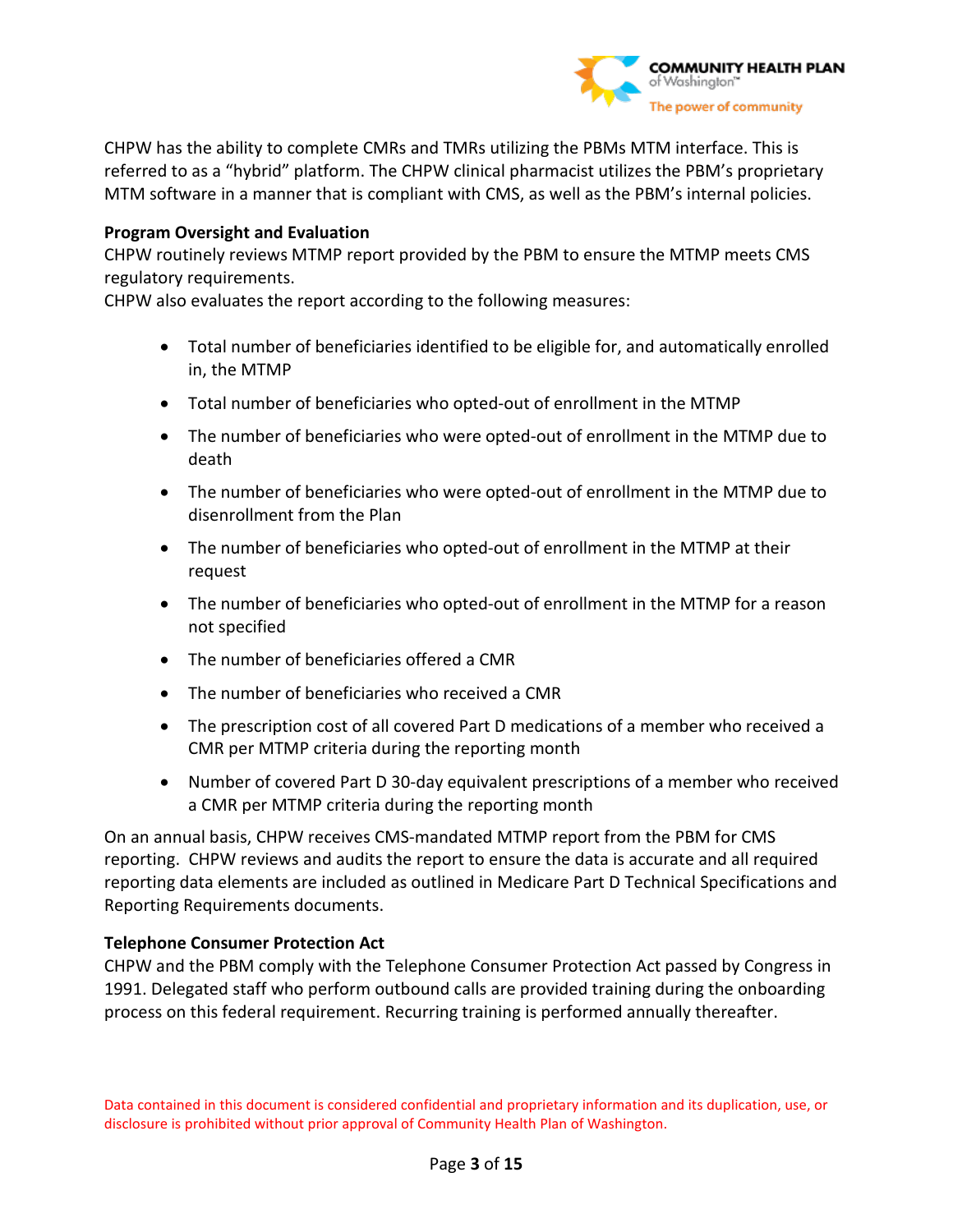

The PBM updates a Do Not Call database list on a weekly basis. The PBM relies on one or more of the following to allow calls to members: 1.) an established business relationship; 2.) expressed consent; 3.) the HIPAA exception.

# **List of Appendices**

Attach the appendices themselves on separate pages at the end of the document. If no appendices are attached, replace content in this section and type, "None."

- A. CY 2021 MTMP CMS Submission H5826 Final
- B. Detailed Revision History

### **Citations & References**

| <b>CFR</b>                | 42 CFR § 423.153 |                                            |
|---------------------------|------------------|--------------------------------------------|
| <b>WAC</b>                |                  |                                            |
| <b>RCW</b>                |                  |                                            |
| LOB / Contract            | $\square$ WAHIMC | $\S$                                       |
| <b>Citation</b>           | $\square$ BHSO   |                                            |
|                           | $\boxtimes$ MA   | Prescription Drug Benefit Manual Chapter 7 |
|                           | $\Box$ CS        |                                            |
| <b>Other Requirements</b> |                  |                                            |
| <b>NCQA Elements</b>      | PHM <sub>7</sub> |                                            |

## **Revision History**

| <b>SME Review:</b> | 10/06/2002; 01/13/2009; 08/05/2009; 09/11/2009; 02/12/2010;<br>04/21/2010; 03/14/2011; 03/26/2012; 02/21/2013; 03/24/2014;<br>01/25/2015; 03/10/2016; 03/01/2017; 03/02/2018; 03/08/2019;<br>07/31/2019; 12/18/2019; 02/25/2020; 02/27/2020; 02/23/2021;<br>02/22/2022 |
|--------------------|------------------------------------------------------------------------------------------------------------------------------------------------------------------------------------------------------------------------------------------------------------------------|
| Approval:          | 09/09/2009; 04/30/2010; 03/23/2011; 04/04/2012; 04/19/2013;<br>04/23/2014; 03/11/2015; 03.18.2016; 03/14/2017; 03/13/2018;<br>03/13/2019; 03/06/2020; 03/02/2021; 02/28/2022                                                                                           |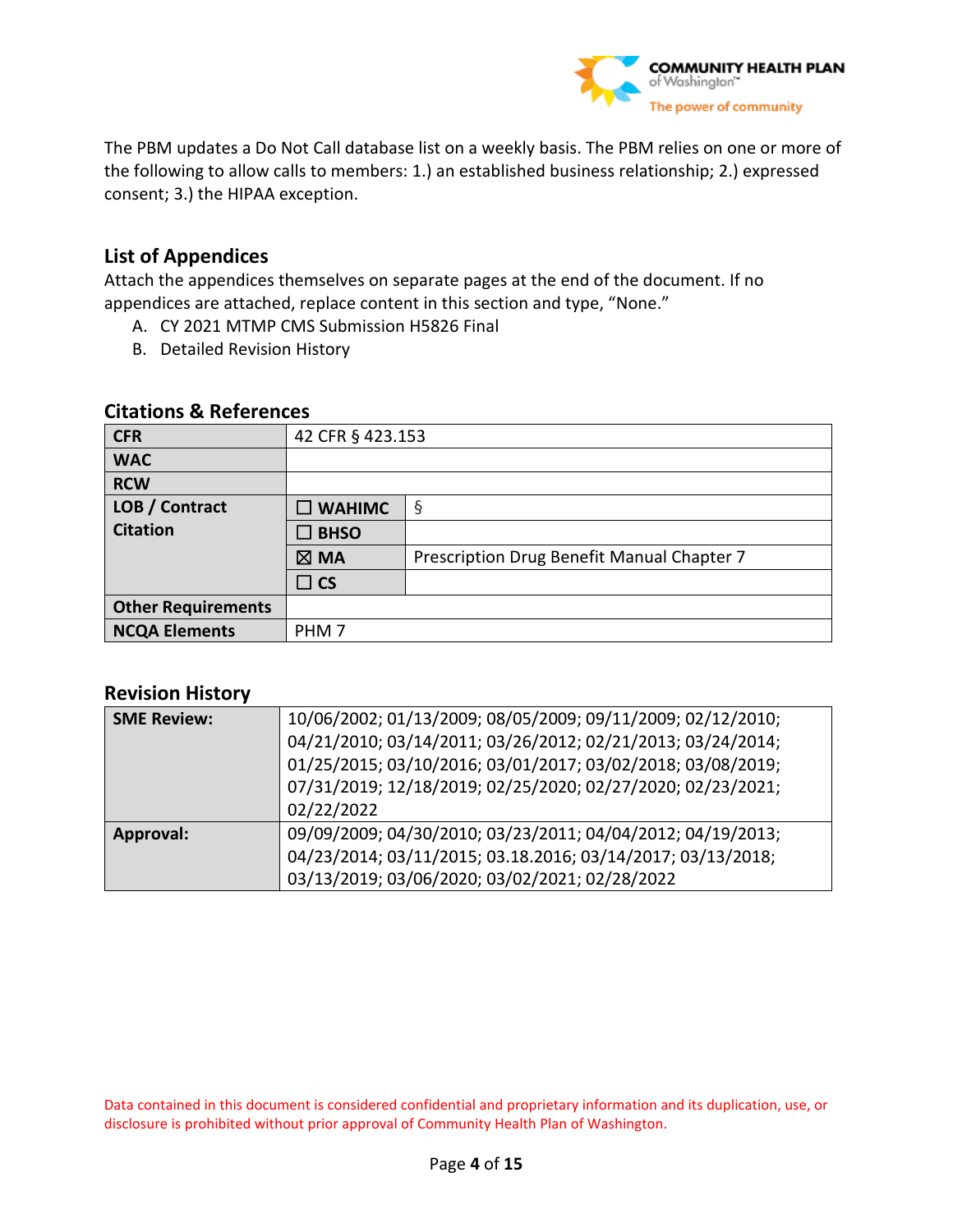

# **Appendix A: CY 2021 MTMP - Enter/Edit Verify Submission**

Your data will not be submitted until you click the "Submit" button at the bottom of the page.

| <b>Contracts included with Submission</b>      |                                     |  |
|------------------------------------------------|-------------------------------------|--|
| <b>Contract Number</b><br><b>Contract Name</b> |                                     |  |
| H5826                                          | COMMUNITY HEALTH PLAN OF WASHINGTON |  |

| Individuals that will be Notified of Submission |                                                 |                               |                                   |
|-------------------------------------------------|-------------------------------------------------|-------------------------------|-----------------------------------|
| <b>Contract</b><br><b>Number</b>                | <b>Role</b>                                     | <b>Name</b>                   | <b>Email</b>                      |
| H <sub>5826</sub>                               | <b>MTMP Attestation Submission</b>              | ALAN<br><b>LEDERMAN</b>       | alan.lederman@chpw.org            |
| H <sub>5826</sub>                               | <b>MTMP Attestation Submission</b>              | <b>STACY</b><br><b>KESSEL</b> | stacy.kessel@chpw.org             |
| H <sub>5826</sub>                               | Medicare Compliance Officer                     | Marie Zerda                   | marie.zerda@chpw.org              |
| H <sub>5826</sub>                               | Medication Therapy<br><b>Management Contact</b> | Simone<br>Hunziker            | SHunziker@express-<br>scripts.com |

| <b>MTM Program Information</b>                                                                                 |                                                                                                                                    |  |
|----------------------------------------------------------------------------------------------------------------|------------------------------------------------------------------------------------------------------------------------------------|--|
| MTM Program Web Page URL:                                                                                      | https://medicare.chpw.org/member-<br>center/member-<br>resources/prescription-drug-<br>coverage/medication-therapy-<br>management/ |  |
| <b>Targeting Criteria for Eligibility in the MTMP</b>                                                          |                                                                                                                                    |  |
| Only enrollees who meet the<br>specified targeting criteria per CMS<br>MTM Program offered to:<br>requirements |                                                                                                                                    |  |
| <b>Multiple Chronic Diseases</b>                                                                               |                                                                                                                                    |  |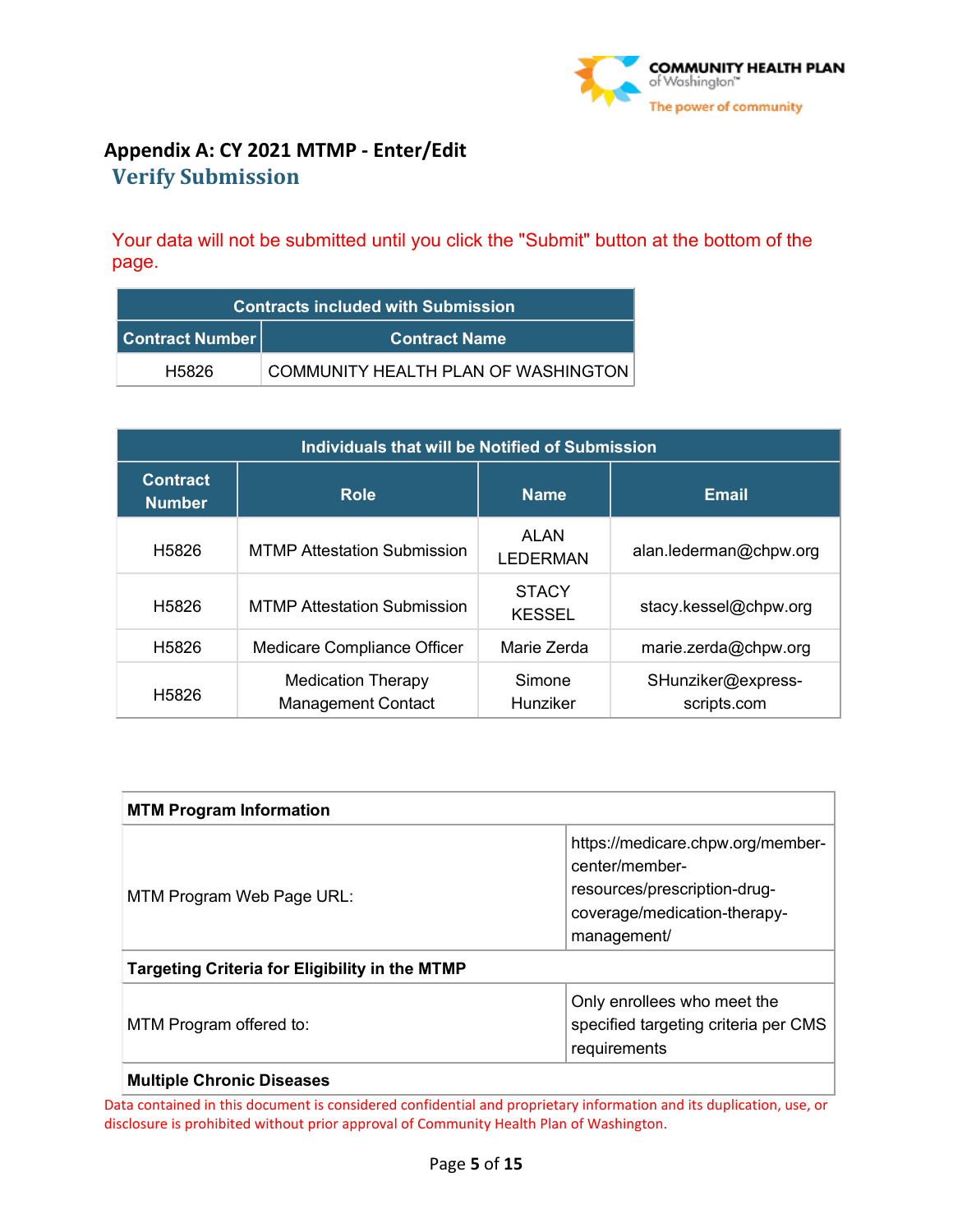

| Minimum number of chronic diseases:            | 3                                                                                                                                                                                                                                                                                                                                                                                                                 |
|------------------------------------------------|-------------------------------------------------------------------------------------------------------------------------------------------------------------------------------------------------------------------------------------------------------------------------------------------------------------------------------------------------------------------------------------------------------------------|
| Chronic disease(s) that apply:                 | Specific chronic diseases apply                                                                                                                                                                                                                                                                                                                                                                                   |
| Chronic disease(s) selected:                   | CORF: Bone Disease-Arthritis-<br>Osteoporosis<br><b>CORE: Chronic Heart Failure</b><br>(CHF)<br><b>CORE: Diabetes</b><br>CORE: Dyslipidemia<br><b>CORE: End-Stage Renal Disease</b><br>(ESRD)<br><b>CORE: Hypertension</b><br><b>CORE: Mental Health-Depression</b><br><b>CORE: Respiratory Disease-</b><br>Asthma<br><b>CORE: Respiratory Disease-</b><br><b>Chronic Obstructive Pulmonary</b><br>Disease (COPD) |
| Data Evaluated to Identify Chronic Conditions: | Drug claims<br><b>Other: Daily Transaction Reply</b><br>Report (DTRR)                                                                                                                                                                                                                                                                                                                                             |

| <b>Multiple Covered Part D Drugs</b>                                 |                                 |  |
|----------------------------------------------------------------------|---------------------------------|--|
| Minimum number of Covered<br>Part D Drugs:                           | 8                               |  |
| Type of Covered Part D Drugs<br>that apply:                          | Chronic/maintenance drugs apply |  |
| Data Evaluated to Identify<br>the Number of Covered Part<br>D Drugs: | Drug claims                     |  |

# **Incurred Cost for Covered Part D Drugs**

Specific Threshold and Frequency

Incurred one-fourth of specified annual cost threshold (\$4,376) in previous three months

| Targeting  |        |
|------------|--------|
| Frequency: | Weekly |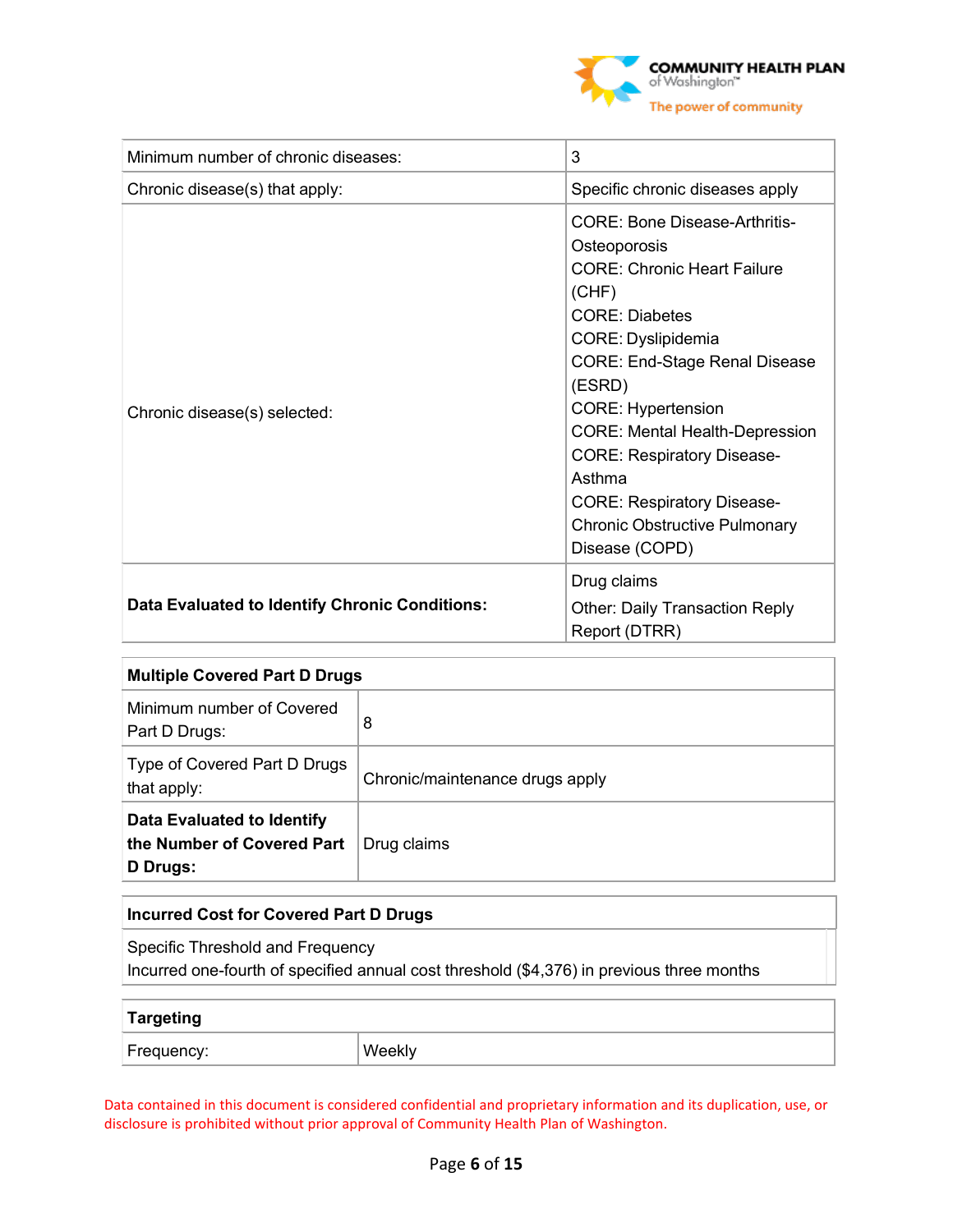

| Data evaluated for targeting:   | Drug claims  |  |
|---------------------------------|--------------|--|
| <b>Enrollment/Disenrollment</b> |              |  |
| Method of enrollment:           | Opt-Out only |  |

| <b>Interventions</b>                   |                                                                                                                                                                                                                                                                                                                                                                                                                                                                                                                                                                                                                                                                                                                        |
|----------------------------------------|------------------------------------------------------------------------------------------------------------------------------------------------------------------------------------------------------------------------------------------------------------------------------------------------------------------------------------------------------------------------------------------------------------------------------------------------------------------------------------------------------------------------------------------------------------------------------------------------------------------------------------------------------------------------------------------------------------------------|
| Recipient of interventions:            | Beneficiary<br>Prescriber<br>Caregiver<br>Pharmacy/Pharmacist(s)                                                                                                                                                                                                                                                                                                                                                                                                                                                                                                                                                                                                                                                       |
| Specific beneficiary<br>interventions: | Interactive, Person-to-Person, Comprehensive Medication<br>Review, annual<br>Interactive, person-to-person or telehealth consultation<br>Face-to-face<br>Phone<br>Telehealth<br>Materials delivered to beneficiary after the interactive, person-<br>to-person CMR consultation<br>Individualized, written summary of CMR in CMS' standardized<br>format (includes beneficiary cover letter, medication action plan,<br>and personal medication list)<br>Delivery of individualized written summary of CMR in CMS'<br>standardized format<br>Mail<br>Email<br><b>Web Portal Access</b><br>In-person Delivery Method<br>Targeted medication reviews, at least quarterly, with follow-up<br>interventions when necessary |
| Specific prescriber<br>interventions:  | Prescriber interventions to resolve medication-related problems<br>or optimize therapy<br>Phone consultation<br>Mailed consultation<br><b>Faxed consultation</b><br><b>Emailed consultation</b><br>Electronic data interchange consultation<br>Other: In person consultation<br><b>Other: Text consultation</b>                                                                                                                                                                                                                                                                                                                                                                                                        |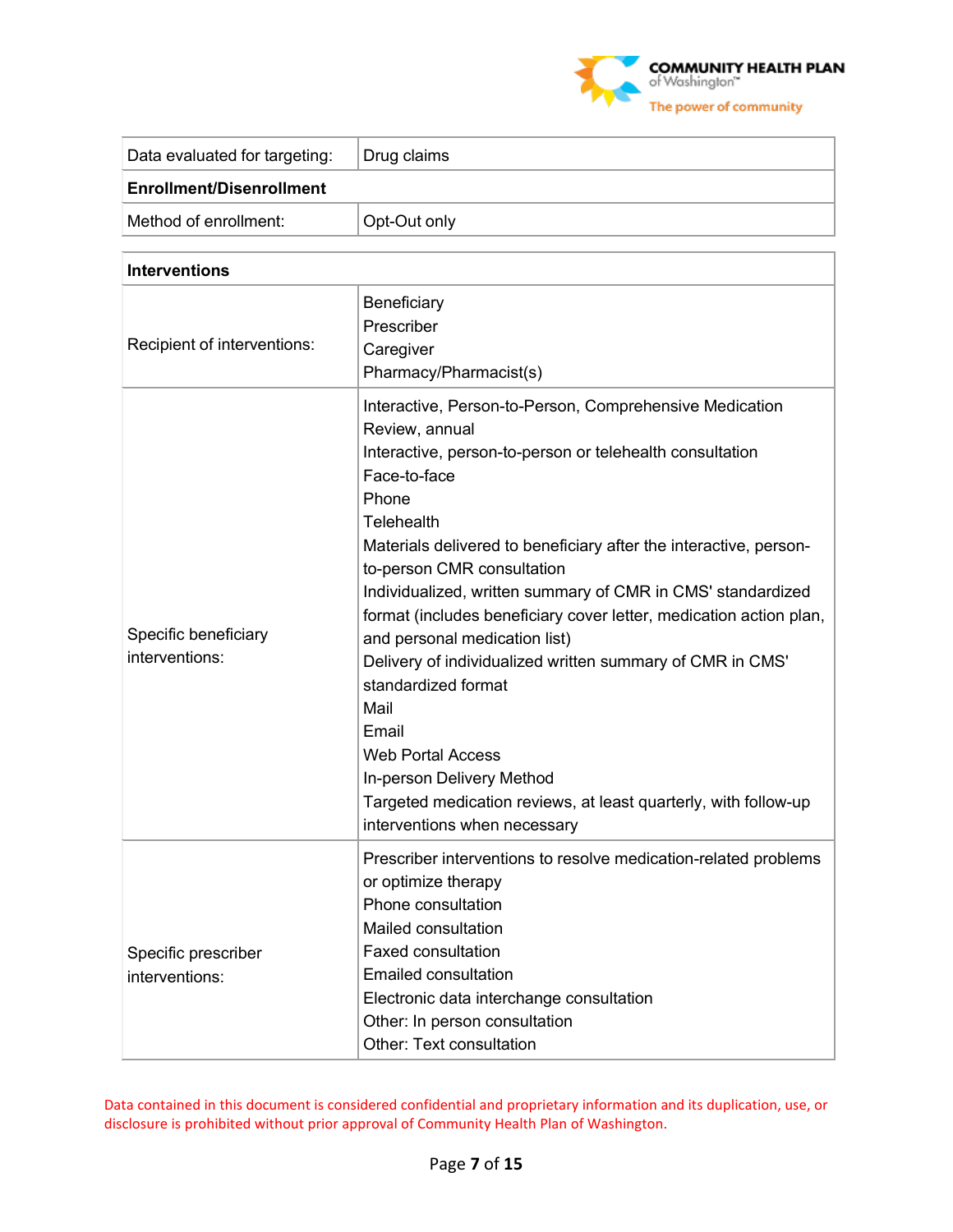

| Specific caregiver<br>interventions:                 | Same as beneficiary interventions designated above |
|------------------------------------------------------|----------------------------------------------------|
| Specific<br>pharmacy/pharmacist(s)<br>interventions: | Same as prescriber interventions designated above  |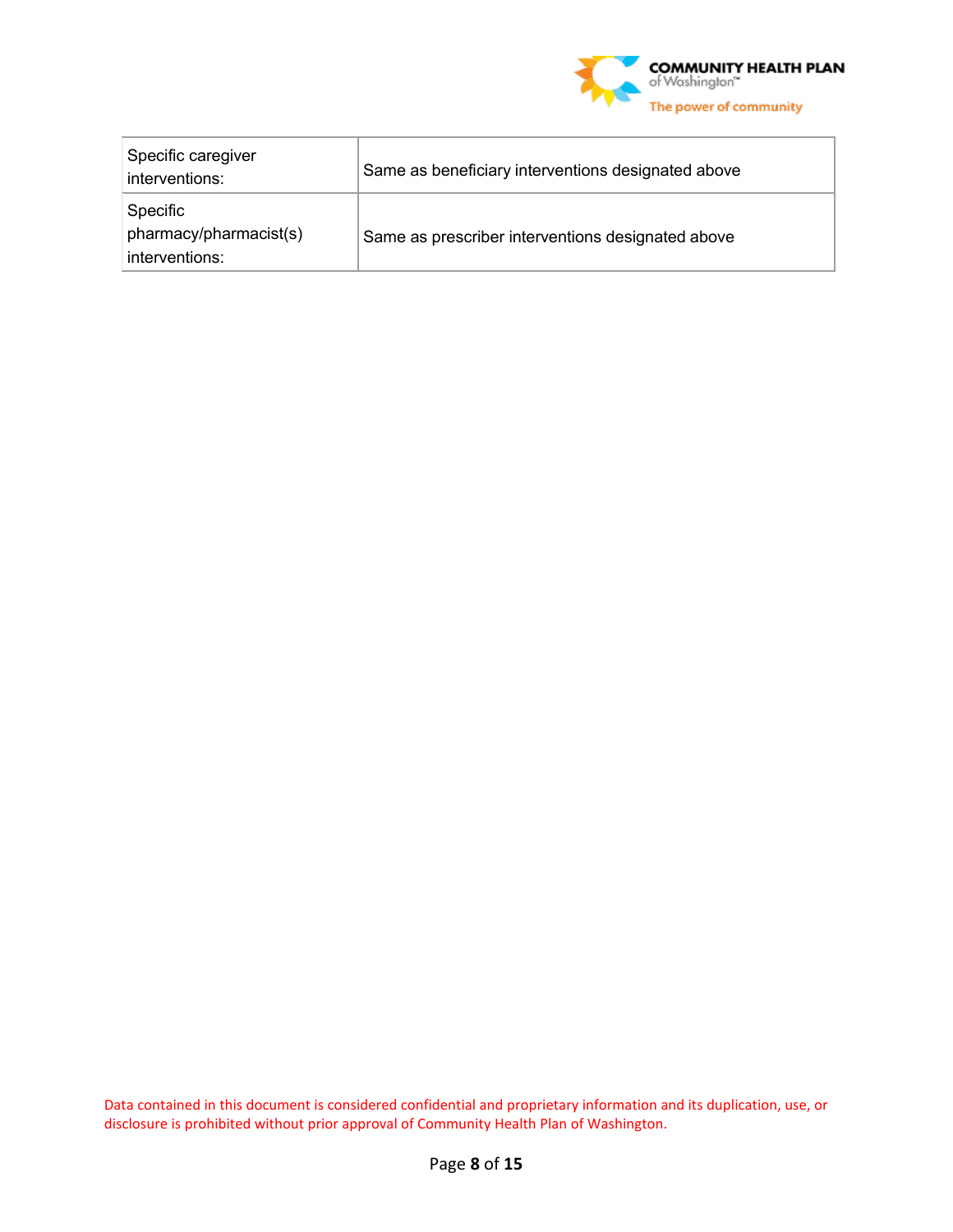

beneficiaries and prescribers: MTM eligible members are automatically enrolled into the program after meeting qualification criteria. Once a member qualifies for MTM they are sent an introductory letter within 60 days that provides an explanation of the program, provides instructions to opt out, and offers the opportunity to request a Comprehensive Medication Review (CMR), and this includes enrollees who are in long term care (LTC) settings. The member may request a CMR by calling the provided toll free number. Members that request a CMR will be contacted for a one on one consultation with a qualified MTM provider. We may also attempt to contact qualified members, or their caregivers, via phone, text, or other electronic method of communication to offer their CMR within 60 days of qualification. Meanwhile, all members that have not opted out of the program receive ongoing Targeted Medication Reviews (TMRs) on at least a quarterly basis with each update of prescription claims. TMRs identify opportunities for interventions based on systematic drug utilization review including cost savings, adherence to national consensus treatment guidelines, adherence to prescribed medication regimens, and safety concerns. TMRs that identify drug therapy problems are categorized and triaged based on the severity of the problem. The member, caregiver, or prescriber is then contacted in person or via phone, text, mail, email, electronic data exchange, or fax as appropriate for review of potential drug therapy changes. TMR generated intervention opportunities that result in an outbound phone call to the member or caregiver may allow an additional opportunity for the MTM vendor to offer the member or caregiver a CMR. Members or caregivers that accept the CMR on the outbound TMR call receive the CMR as seen below in the detailed CMR description. Additionally, members, or their caregivers, may receive a CMR offer and or have the opportunity to complete a CMR with a qualified MTM provider while at their provider office, pharmacy, or LTC facility. In addition, LTC facility information may be provided to assist in outreach to LTC members or their caregivers. CMRs may also be completed directly with the prescriber over the phone, through telehealth, or face to face in the prescriber office if the beneficiary is cognitively impaired.

Data contained in this document is considered confidential and proprietary information and its duplication, use, or disclosure is prohibited without prior approval of Community Health Plan of Washington.

Detailed description of the MTM interventions your program will offer for both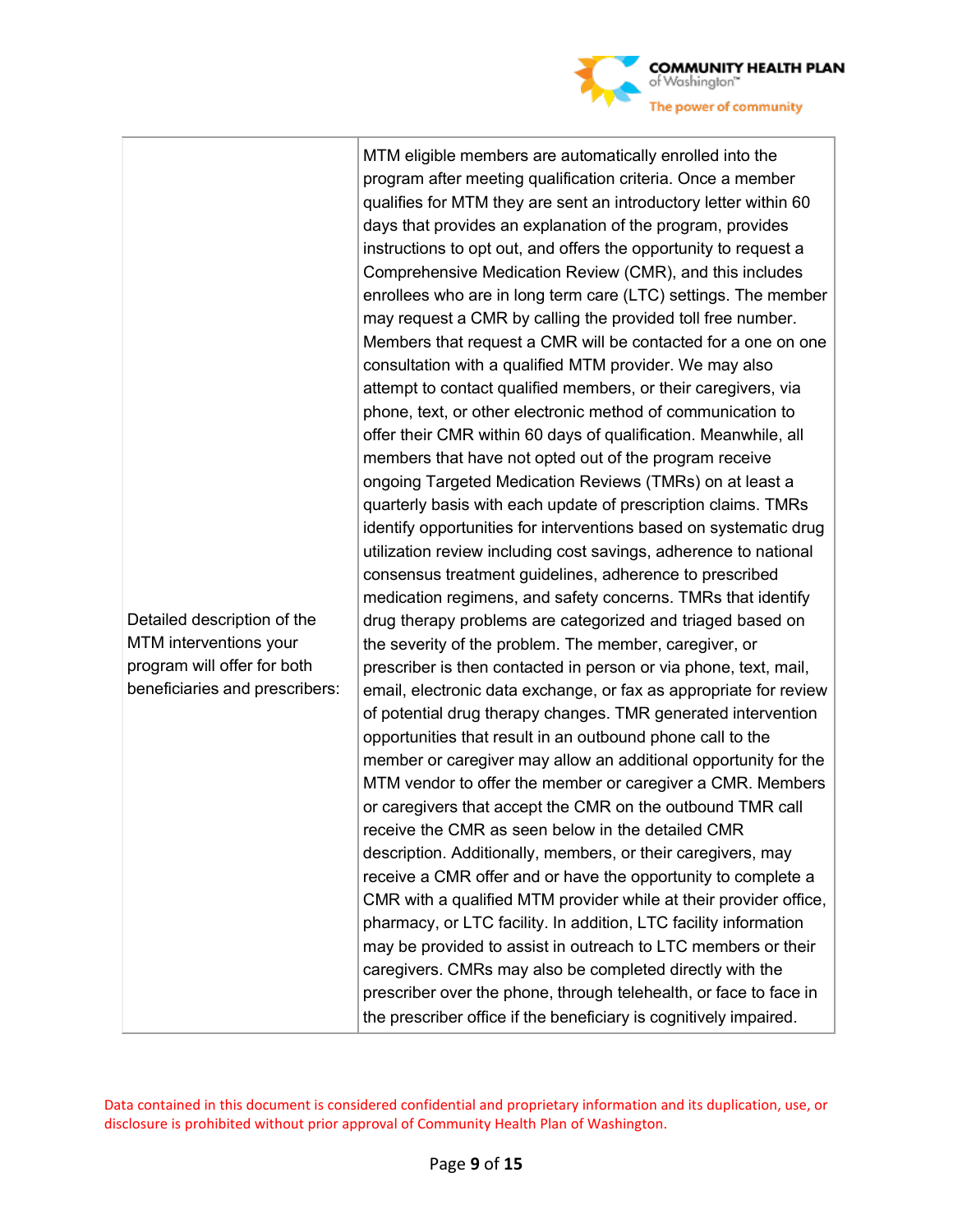

|                                                                                                                                                                                                                                                                           | Interventions resulting from person to person TMRs, non person<br>to person TMRs, and CMRs may result in prescriber contact in<br>person or via fax, phone, text, email, electronic data exchange,<br>or mail, when appropriate.                                                                                                                                                                                                                                                                                                                                                                                                                                                                                                                                                                                                                                                                                           |
|---------------------------------------------------------------------------------------------------------------------------------------------------------------------------------------------------------------------------------------------------------------------------|----------------------------------------------------------------------------------------------------------------------------------------------------------------------------------------------------------------------------------------------------------------------------------------------------------------------------------------------------------------------------------------------------------------------------------------------------------------------------------------------------------------------------------------------------------------------------------------------------------------------------------------------------------------------------------------------------------------------------------------------------------------------------------------------------------------------------------------------------------------------------------------------------------------------------|
| Detailed description of your<br>MTM program's annual<br>comprehensive medication<br>review, including an<br>interactive, person-to-person,<br>or telehealth consultation and<br>the provision of an<br>individualized, written<br>summary in CMS'<br>standardized format: | Comprehensive Medication Reviews (CMRs) are completed as<br>a one on one consultation with a qualified MTM provider. CMR<br>completion will be via telephone, telehealth or face to face.<br>During the CMR, the entire medication profile for the member is<br>reviewed (including prescriptions, OTCs, herbal supplements<br>and samples) for appropriateness of therapy. The purpose and<br>direction of each medication are reviewed with the recipient of<br>the CMR and documented on the Personal Medication List<br>(PML). Disease specific goals of therapy and medication related<br>problems may be discussed, as well as any specific questions.<br>After the CMR, the member is provided the standardized post<br>CMR takeaway letter which includes a Medication Action Plan<br>detailing the conversation with the MTM provider and a PML<br>through mail, email, web portal access, or in person delivery. |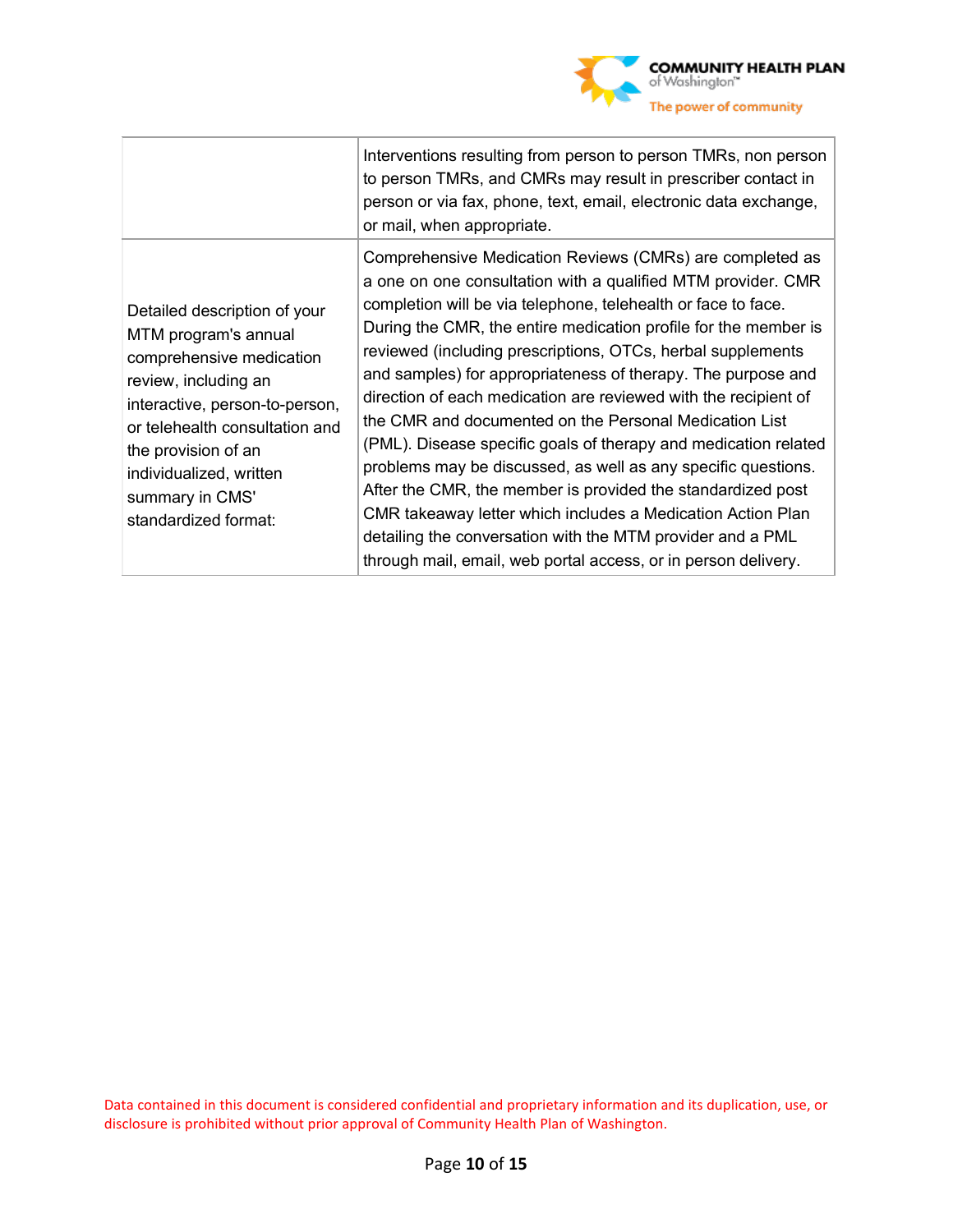

| Detailed description of how<br>your MTM program will<br>perform targeted medication<br>reviews, at least quarterly, with<br>follow-up interventions when<br>necessary: | All members that have not opted-out of the program receive on-<br>going Targeted Medication Reviews (TMR) on at least a<br>quarterly basis with each prescription claim update and each<br>time the member should have a prescription claim for a chronic<br>medication. At the end of each quarter, all enrolled members<br>are reviewed to ensure that a TMR was performed that quarter.<br>If a TMR was not performed due to not receiving any<br>prescription claims for the member during that quarter, the<br>system will complete a TMR in the absence of new claims to<br>ensure compliance. TMRs identify opportunities for interventions<br>based on systematic drug utilization review including cost<br>savings, adherence to national consensus treatment guidelines,<br>adherence to prescribed medication regimens, and safety<br>concerns. TMRs that identify drug therapy problems are<br>categorized and triaged based on the severity of the alert. The<br>member, caregiver, or prescriber is then contacted in-person or<br>via phone, text, mail, email, electronic data exchange, or fax as<br>appropriate for review of potential drug therapy changes. TMR<br>alerts that result in an outbound phone call to the member or<br>caregiver may allow an additional opportunity for the MTM |
|------------------------------------------------------------------------------------------------------------------------------------------------------------------------|-------------------------------------------------------------------------------------------------------------------------------------------------------------------------------------------------------------------------------------------------------------------------------------------------------------------------------------------------------------------------------------------------------------------------------------------------------------------------------------------------------------------------------------------------------------------------------------------------------------------------------------------------------------------------------------------------------------------------------------------------------------------------------------------------------------------------------------------------------------------------------------------------------------------------------------------------------------------------------------------------------------------------------------------------------------------------------------------------------------------------------------------------------------------------------------------------------------------------------------------------------------------------------------------------------------------|
|                                                                                                                                                                        | vendor to offer the member or caregiver a CMR. Members or<br>caregivers that accept the CMR on the outbound TMR call<br>receive the CMR as outlined above. Interventions resulting from                                                                                                                                                                                                                                                                                                                                                                                                                                                                                                                                                                                                                                                                                                                                                                                                                                                                                                                                                                                                                                                                                                                           |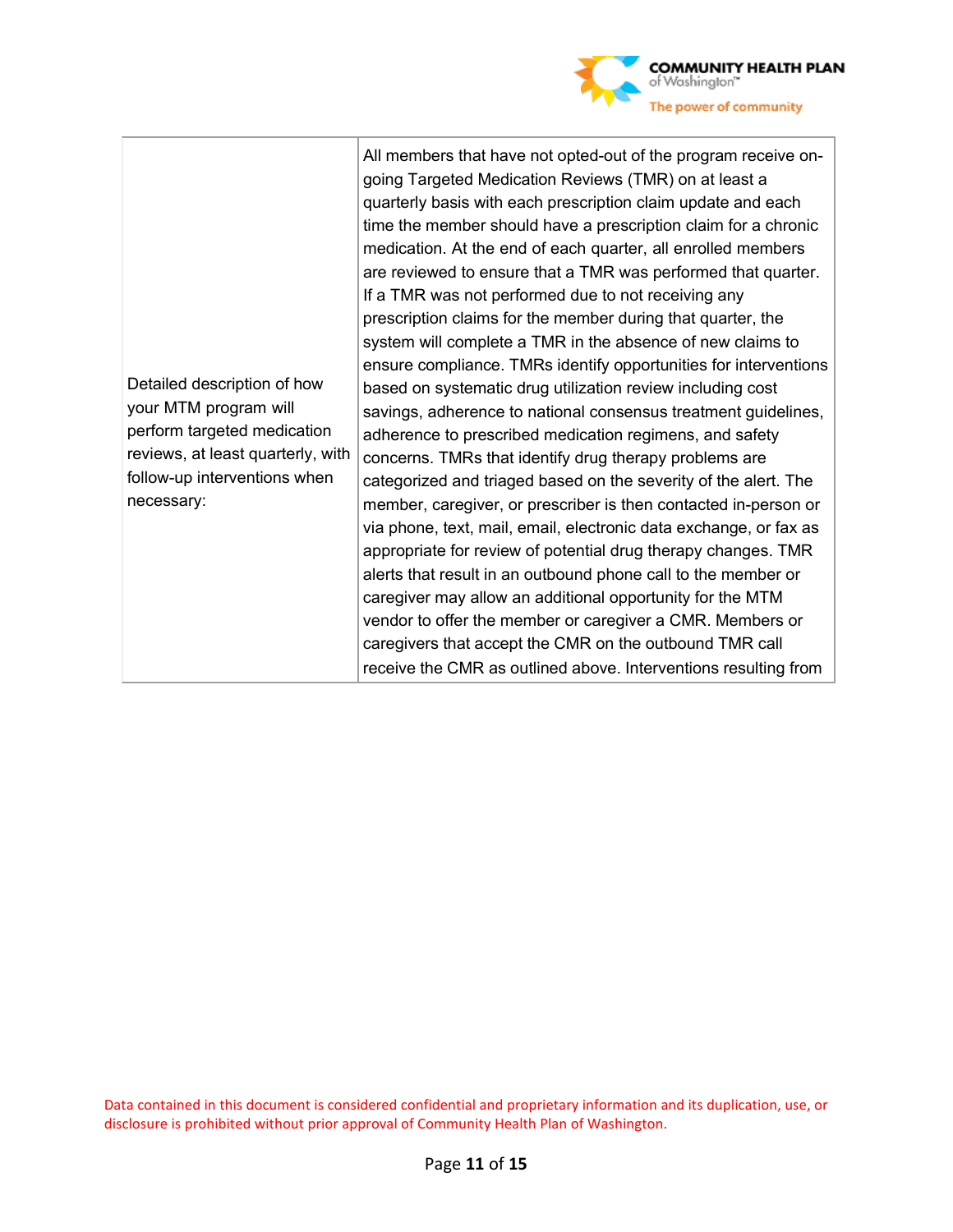

|                                                                                                       | person to person TMRs, non person to person TMRs, and<br>CMRs may result in prescriber contact in person or via fax,<br>phone, text, email, electronic data exchange, or mail, when<br>appropriate. |
|-------------------------------------------------------------------------------------------------------|-----------------------------------------------------------------------------------------------------------------------------------------------------------------------------------------------------|
| Detailed description of any<br>other value added MTM<br>services that your MTM<br>program will offer: |                                                                                                                                                                                                     |

#### **Resources**

Provider of MTM services:

In-house staff

Pharmacist

Pharmacy intern under the direct supervision of a pharmacist

Outside personnel

Medication Therapy Management vendor

Name of vendor: Tabula Rasa HealthCare, formerly SinfoníaRx

In-house Pharmacists

Local Pharmacists

Registered Nurse

Licensed Practical Nurse

Pharmacy intern under the direct supervision of a pharmacist

Pharmacy technician

Other: Long Term Care (LTC) consultant pharmacists

#### **Qualified Provider of Interactive, Person-to-Person CMR with written summaries:**

Registered Nurse Licensed Practical Nurse Plan Sponsor Pharmacist MTM Vendor Local Pharmacist MTM Vendor In-house Pharmacist Pharmacy intern under the direct supervision of a pharmacist Other: Long Term Care (LTC) consultant pharmacists

#### **Fees**

Medication Therapy Management vendor: Fees are covered as part of the services of the Medication Therapy Management vendor contract without being priced out separately

**Outcomes Measured**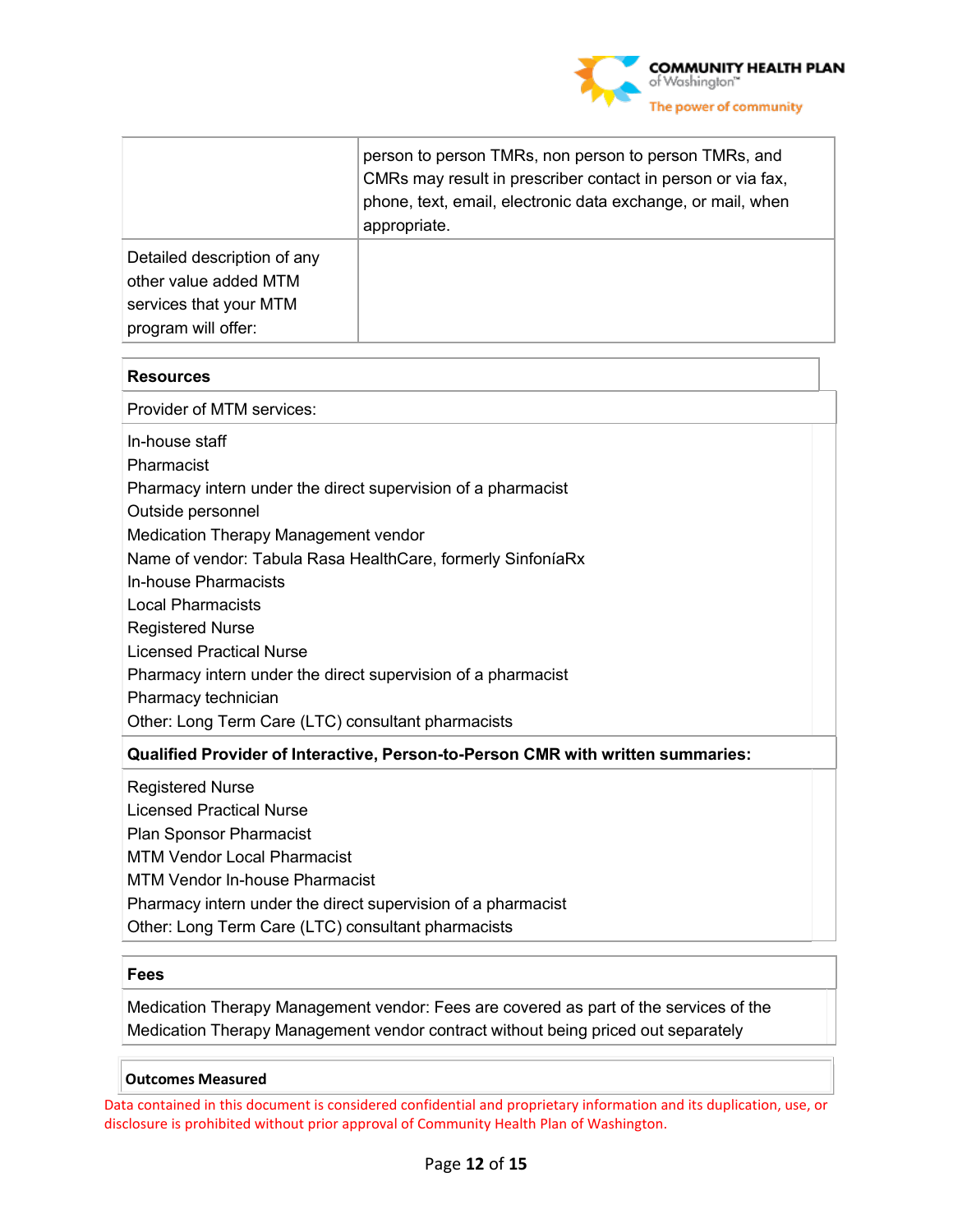

Part D Reporting Requirements Medication issues resolved Member satisfaction

#### **Additional Information 1**

| Description: | To promote continuity of care for MTM members qualified in<br>previous years, and to qualify new members as early in the<br>program year as possible, previous years prescription claims<br>are used when available to determine qualification. Frequency<br>of eligibility criteria analysis will be determined by the Medicare<br>Part D plan sponsor as stated in the Targeting section. Eligibility<br>determination will occur as early in the year as possible and<br>continue throughout the year until the specified last eligibility<br>analysis date. Following the initial program set-up, eligibility<br>determination occurs with each data feed provided by the plan<br>sponsor or their representative, unless less frequent targeting<br>has been selected. Targeted Medication reviews are completed<br>at least quarterly, or with each update of prescription claims,<br>and continue throughout the year until the specified last analysis<br>date. Furthermore, additional modes of support are provided to<br>ensure accessibility and care delivery to members. This<br>includes, but not limited to, TTY services, capability to print in<br>braille and language support in over 27 languages in addition to |
|--------------|---------------------------------------------------------------------------------------------------------------------------------------------------------------------------------------------------------------------------------------------------------------------------------------------------------------------------------------------------------------------------------------------------------------------------------------------------------------------------------------------------------------------------------------------------------------------------------------------------------------------------------------------------------------------------------------------------------------------------------------------------------------------------------------------------------------------------------------------------------------------------------------------------------------------------------------------------------------------------------------------------------------------------------------------------------------------------------------------------------------------------------------------------------------------------------------------------------------------------------------|
|              | a language translation line.                                                                                                                                                                                                                                                                                                                                                                                                                                                                                                                                                                                                                                                                                                                                                                                                                                                                                                                                                                                                                                                                                                                                                                                                          |

#### **Additional Information 2**

Description: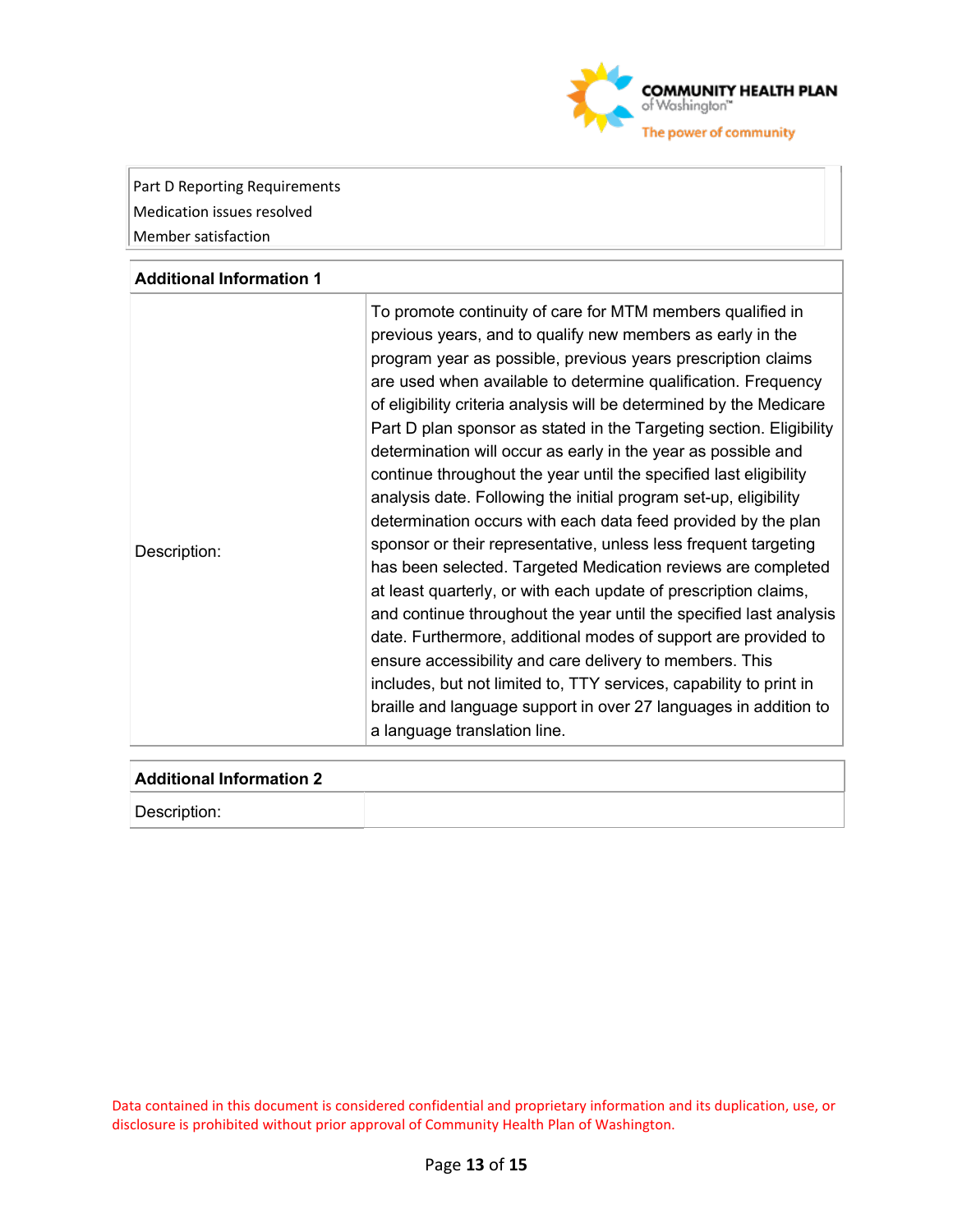

# **Appendix B: Detailed Revision History**

| <b>Revision Date</b> | <b>Revision Description</b>             | <b>Revision Made By</b> |
|----------------------|-----------------------------------------|-------------------------|
| 10/26/2006           | <b>Minor Formatting</b>                 | Rachel Koh              |
| 01/13/2009           | Review for style and formatting         | Sunny Otake             |
| 08/05/2009           | <b>Content Update</b>                   | Jennifer Mui            |
| 09/09/2009           | Approval                                | <b>MMLT</b>             |
| 09/11/2009           | Edit for clarity and style; reformat    | Jennifer Carlisle       |
| 02/12/2010           | <b>Content Update</b>                   | Maria Chan              |
| 04/21/2010           | <b>Content Update</b>                   | Maria Chan              |
| 04/30/2010           | Approval                                | <b>MMLT</b>             |
| 03/14/2011           | <b>Content Update</b>                   | Maria Chan              |
| 03/23/2011           | Approval                                | <b>MMLT</b>             |
| 03/26/2012           | Content Update on MTMP process          | Maria Chan              |
| 04/04/2012           | Approval                                | <b>MMLT</b>             |
| 02/21/2013           | Content Update on MTMP process          | Maria Chan              |
| 04/19/2013           | Approval                                | <b>MMLT</b>             |
| 03/24/2014           | Review and content update               | Annie Lam               |
| 04/23/2014           | Approval                                | <b>MMLT</b>             |
| 01/25/2015           | Review with no changes                  | Lauren Pope             |
| 03/11/2015           | Approval                                | <b>MMLT</b>             |
| 03/10/2016           | Added Telephone consumer Protection     | Mary Eckhart            |
|                      | Act section                             |                         |
| 03/18/2016           | Approval                                | <b>MMLT</b>             |
| 03/01/2017           | Moved to new template                   | Mary Eckhart            |
| 03/14/2017           | Approval                                | <b>MMLT</b>             |
| 03/02/2018           | Moved to new template.                  | Mary Eckhart            |
| 03/13/2018           | Approval                                | <b>MMLT</b>             |
| 03/08/2019           | Minor changes                           | Rebecka Braband         |
| 03/13/2019           | Approval                                | <b>MMLT</b>             |
| 07/31/2019           | No Changes. Updated Citations table.    | Rebecka Braband         |
| 12/18/2019           | Updated number of minimum               | Fran McGaugh            |
|                      | medications                             |                         |
| 02/25/2020           | Reviewed. Updated Citations table       | Rebecka Braband         |
| 02/27/2020           | Reviewed. Added explanation of the role | Ivan Figueira           |
|                      | of the CHPW clinical pharmacist.        |                         |
| 02/28/2020           | Reviewed and approved                   | Omar Daoud              |
| 3/6/2020             | Approved                                | Yusuf Rashid            |